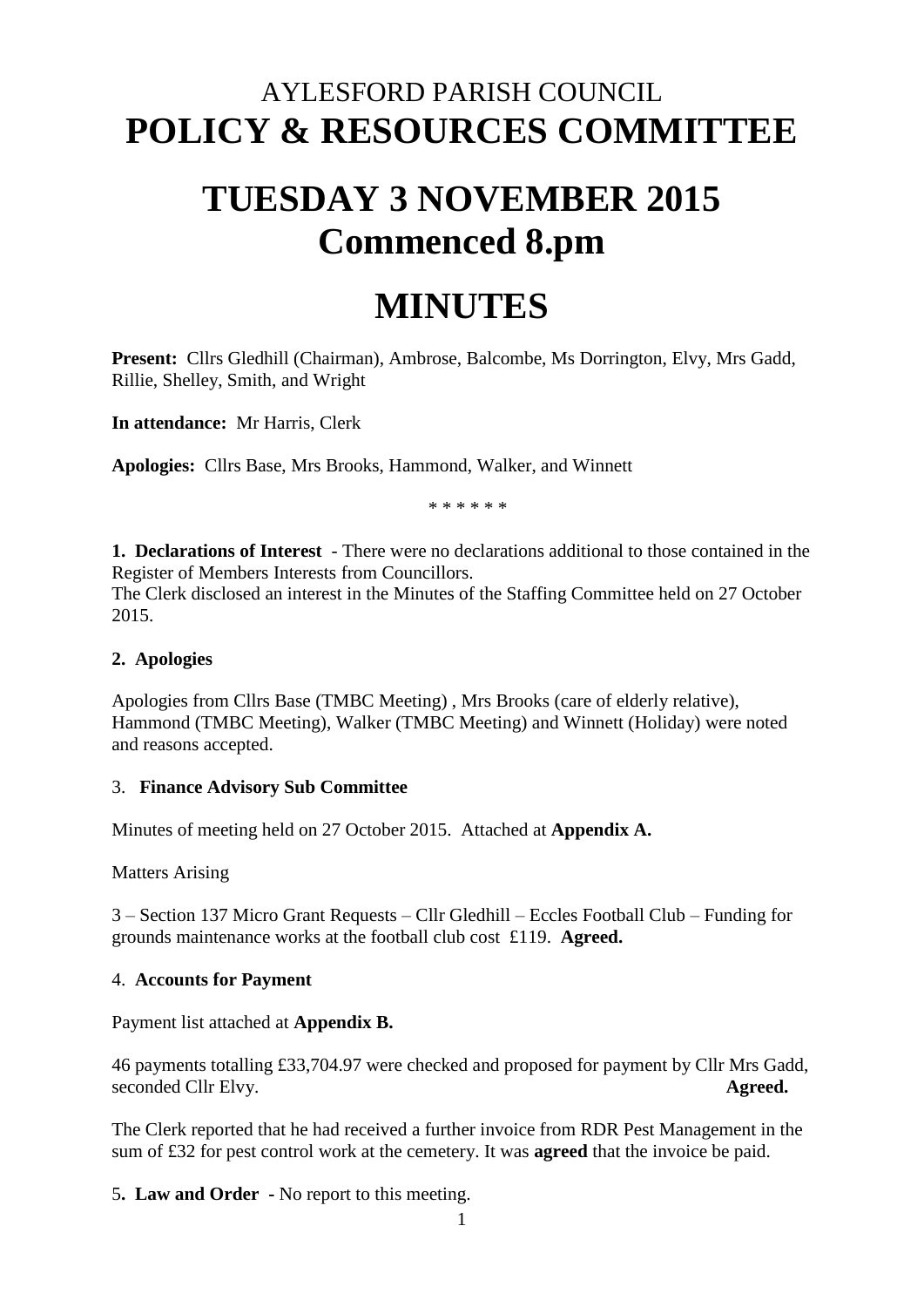### 6**. New Eccles Car Park**

Work has been completed and the new car park has been well received by local residents.

7. **Rugby Club/Netball League –** Councillor Rillie reported that he would be attending Refresher Flood Warden Training on 16 November.

8. **Flood Defences -** No report to this meeting.

#### 9**. Council Vacancies**

9.1 - Current vacancies: 2 Aylesford South 1 Eccles

9.2 – Clerk to report to a future meeting of the Committee on a social inclusion policy

#### **10. Development Programme Scheme Update**

The Clerk updated the committee on the current position on the schemes within the Development Programme - report attached

#### **11. Staffing Committee held on 27 October 2015**

Minutes attached at **Appendix C** and the recommendations agreed as set out below

11.1 Staff Salaries 2015/16

(1) That the salaries for 2016/17 should be set as follows:-

Clerk - £34746 Deputy Clerk - £17279 Finance Officer - £9860 Maintenance Supervisor - £23603 Environmental & Grounds Maintenance Operative - £17318

(2) That any nationally agreed adjustments to the salaries for Local Council Clerks be reflected in the salary levels set out above and be implemented in April 2016. .

#### **Agreed**

#### 11.2 Christmas 2015

- (1) That an additional day's leave of Thursday 24 December 2015 be granted to the staff
- (2) That a Christmas bonus of £200 be given to the staff in view of their outstanding performance during the year. **Agreed**